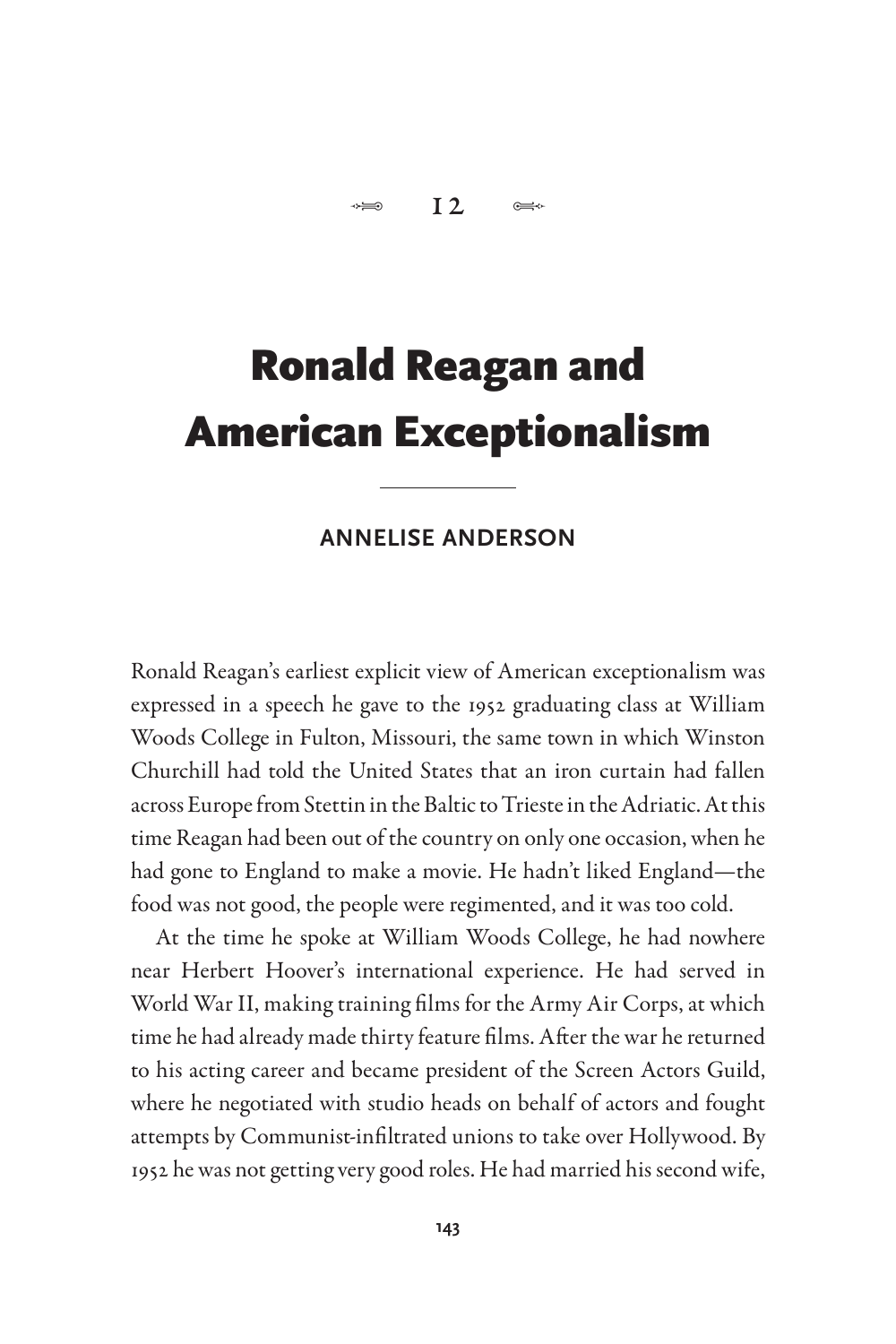## **Annelise Anderson**

Nancy Davis, a few months before, and his job representing General Electric, which would make him a prominent television personality, was two years in the future.

This is what he said to the graduating seniors: "I, in my own mind, have thought of America as a place in the divine scheme of things that was set aside as a promised land. . . . Any person with the courage, with the desire to tear up their roots, to strive for freedom, to attempt and dare to live in a strange and foreign place, was welcome here."1 As he often said, this was a place people could come to be free and to become Americans, a place founded on an idea rather than an ethnic heritage, religion, or race. Lou Cannon, Reagan's main biographer, points out that Reagan held this view throughout his life and that it never degenerated into a view of American superiority.

Reagan's view of American exceptionalism is often summarized in a phrase that turns up in many of his speeches—a "city on a hill." When he uses this phrase, he's quoting John Winthrop speaking to the pilgrims on the deck of the *Arbella* off the coast of Massachusetts in 1630. But the full quote, which Reagan used in a 1978 radio commentary written in his own hand in the years between his governorship of California and the presidency, emphasizes that because this city is on a hill, it is open to the judgment of others: "We shall be as a city on a hill," Winthrop says. "The eyes of all people are upon us, so that if we shall deal falsely with our God in this work we have undertaken and so cause him to withdraw his present help from us, we shall be made a story and a byword throughout the world."2

In 1980, when Ronald Reagan was elected president of the United States, the concept of American exceptionalism was being challenged. People were periodically waiting in lines to buy gasoline. The economy was in trouble: both unemployment and inflation were high, and growth was slow. It was called "stagflation." The consumer price index, mortgage rates, the prime lending rate—all were in double digits. Hostages had been held in the American embassy in Iran for over a year.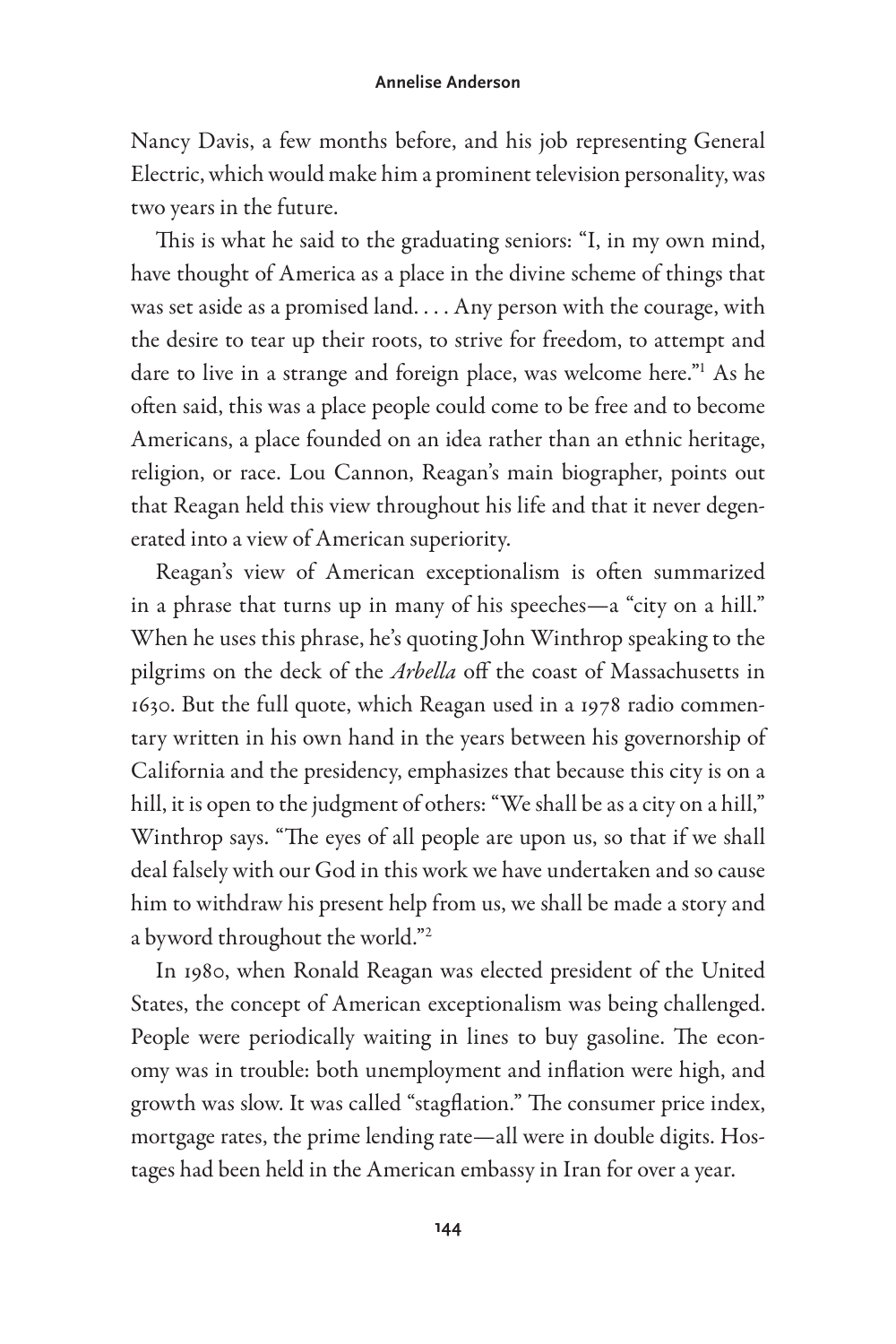#### **Ronald Reagan and American Exceptionalism**

Worst of all, the country seemed to have lost confidence in its future and its position in the world. An attempt to rescue the Iranian hostages failed. President Jimmy Carter had tried to negotiate with the Soviets on arms control and finally realized, when they invaded Afghanistan in December 1979, that their intentions were not as benign as he had believed. The Soviet invasion of Afghanistan postponed indefinitely the Senate's consideration of the second Strategic Arms Limitation Talks treaty.

The general view in the community of academics and pundits was that the Soviet Union was a permanent opponent of the United States, one with whom we needed to coexist indefinitely. Many people thought the economic and political systems of the two superpowers were converging, becoming more like one another. Some of the experts—including experts prominent in the Nixon and Ford administrations—doubted that a political system based on individual freedom and free markets could compete effectively with a centrally controlled economy that could extract resources from its citizenry at will and could override and repress political dissent.

Reagan had no such doubts. He had confidence in the American system and its capability to compete with communism, and he set out immediately upon becoming president to restore the US economy and to persuade the Soviet Union—through an arms buildup—that they could not compete with the United States and that therefore arms reduction—rather than an arms buildup—was in their best interest.

An important part of Reagan's view of American exceptionalism was a rejection of the view that the United States and the Soviets were two apes on a treadmill—that the two systems were different but morally equivalent. It was the American system that freed the individual genius of people and gave people dignity.

Reagan gave many speeches that expressed these ideas, but some of my favorite quotations are those that are the least scripted, where he got away from the reviewers in the Department of State and even the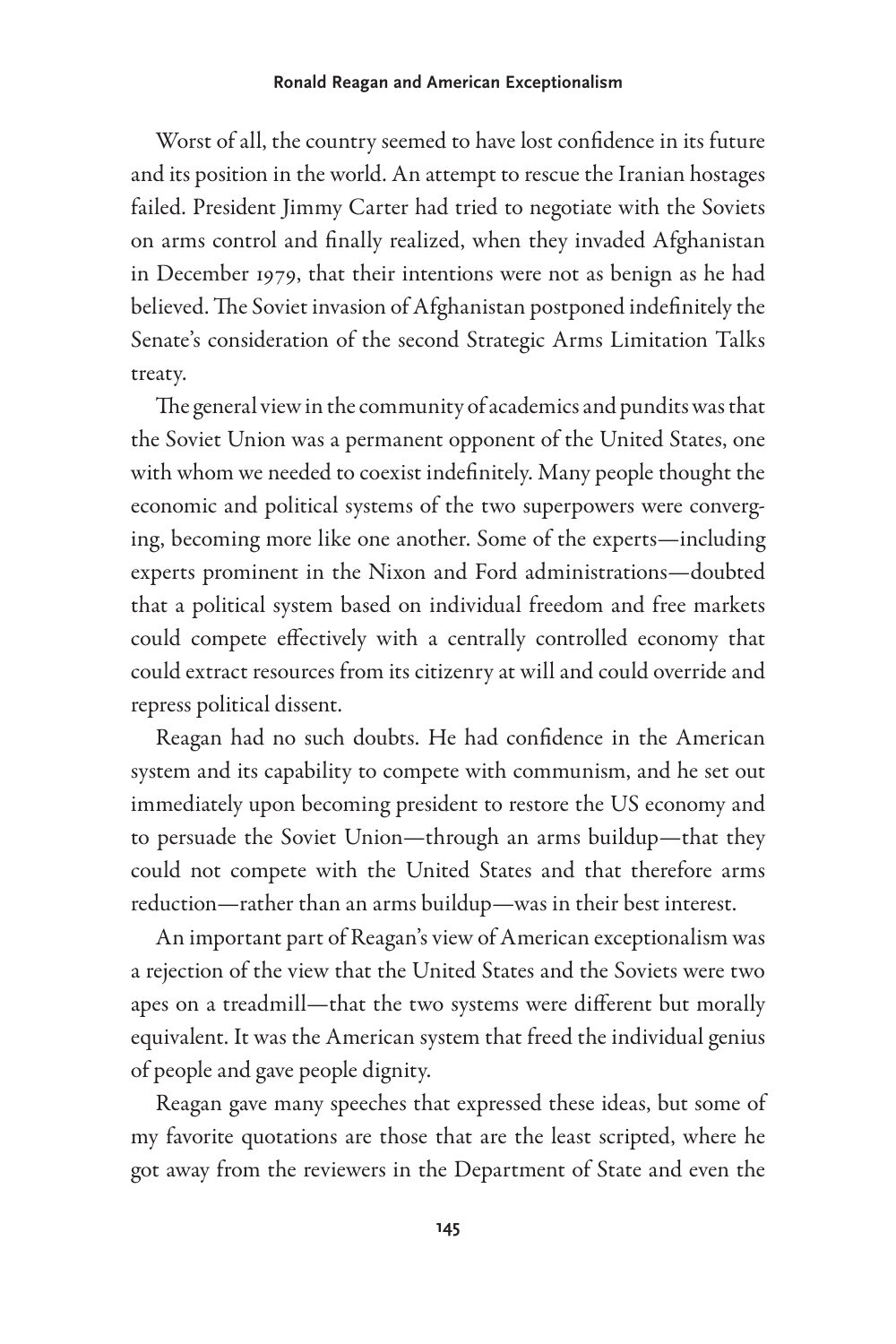National Security Council and let the Soviets know what he thought of them.

He got right to it upon taking the presidency, in his first press conference, held January 29, 1981. Reagan noted that day that the Soviets have often repeated that their goal is world revolution and a one-world communist state and that they considered to be moral anything they did to attain that goal. The United States operated, he continued, on a different set of standards. Reagan's statement was his first explicit rejection as president of the idea of moral equivalence between the United States and the Soviet Union, and it shocked the press and the world. Here are his specific words:

I know of no leader of the Soviet Union since the revolution, and including the present leadership, that has not more than once repeated in the various Communist congresses they hold their determination that their goal must be the promotion of world revolution and a one-world Socialist or Communist state.... They have openly and publicly declared that the only morality they recognize is what will further their cause, meaning they reserve unto themselves the right to commit any crime, to lie, to cheat, in order to attain that, and that is moral, not immoral, and we operate on a different set of standards. I think when you do business with them, even at a detente, you keep that in mind.<sup>3</sup>

An important expression of Reagan's views came in his June 1982 speech to the British Parliament in which he talks about "a plan and a hope for the long term—the march of freedom and democracy which will leave Marxism-Leninism on the ash-heap of history as it has left other tyrannies which stifle the freedom and muzzle the selfexpression of the people."<sup>4</sup> But Reagan also talks in this speech about self- determination and fostering the infrastructure of democracy. He does not claim, as President George W. Bush did in his second inaugural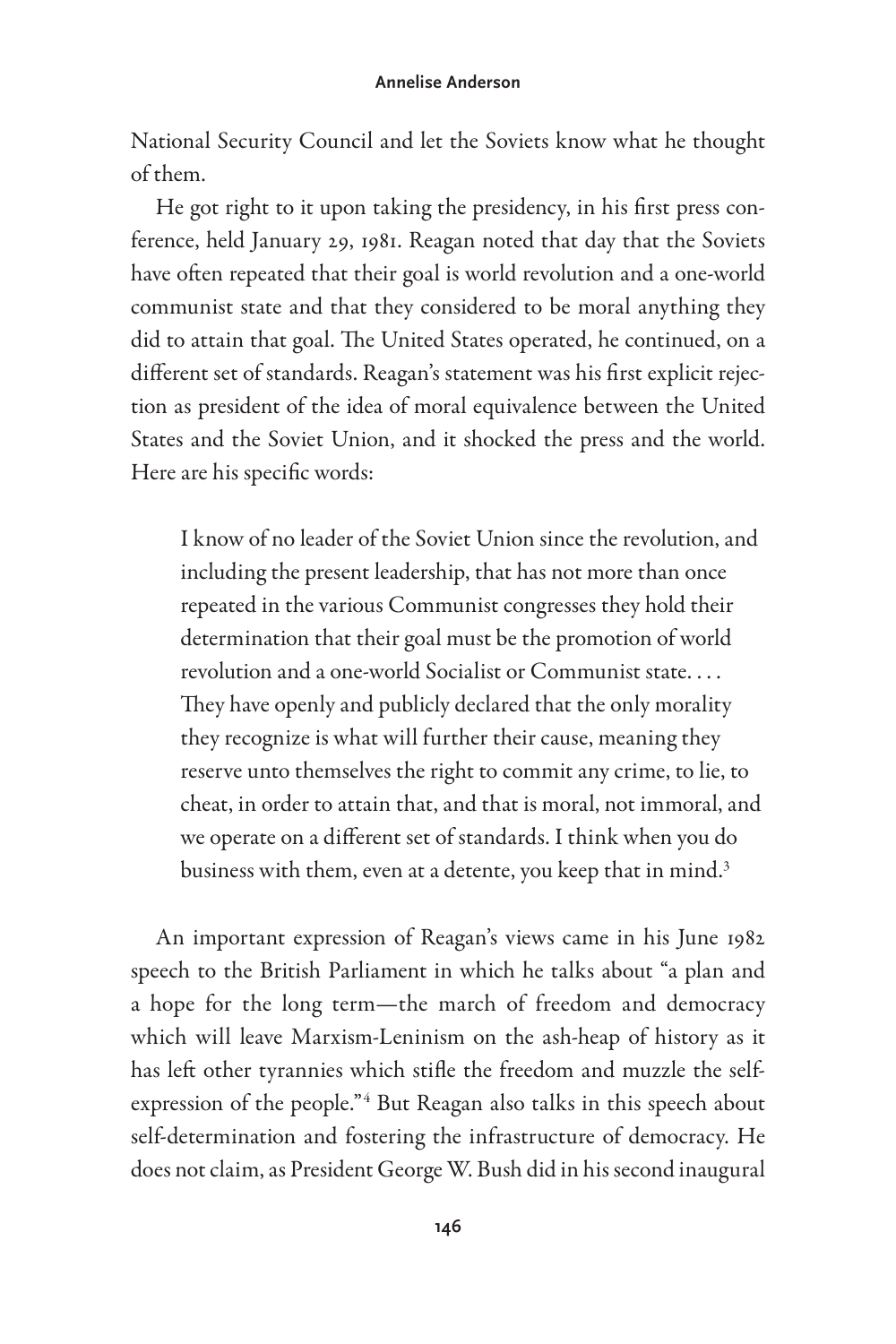## **Ronald Reagan and American Exceptionalism**

address, that democracy in other countries was essential to our own security or that we would base our relations with other countries on our judgment of how they treated their people.

Reagan gave a speech in March 1983 in which he emphasized the moral distinction between the United States and the Soviet Union. In this speech he called the Soviet Union "the focus of evil in the modern world"<sup>5</sup>—a line he wrote himself. It was a speech to the National Association of Evangelicals in Orlando, Florida, in which he encouraged them to take sides on the question of putting nuclear weapons in Europe to oppose those that the Soviets already had in place, aimed at Western capitals. The speech was not widely reviewed in advance in the channels of the US government. In fact, Nancy wanted him to soften it, but he refused, telling her that he wanted the Soviets to know what he thought of them. It was a decision made with full intent.

Reagan's speech in 1987 at the Brandenburg Gate, on the western side of the Berlin Wall, was another such speech. This one did go through the full review process, and Reagan had to fight to keep the now-famous phrase "Tear down this wall." He challenged Mikhail Gorbachev, in the name of peace and prosperity, to open the gate and tear down the wall.

In conclusion, Reagan's personal view was that America was a special place where people could come to be free—a place chosen by God but also accountable—a city on a hill, visible to all, where all could come to be free and become American. Obviously one cannot view Reagan's vision without also asking about his immigration policy. Reagan's campaign for the presidency in 1980 included the idea of a North American accord to improve relations among the nations of Mexico, Canada, and the United States. The idea of closer relationships among the nations on the North American continent eventually resulted in the North American Free Trade Agreement, under challenge in the presidential election of 2016. Immigration was an issue in the 1980 campaign, partly because of the Mariel boatlift, in which Fidel Castro permitted close to 125,000 Cubans to leave the island nation on boats bound for the United States.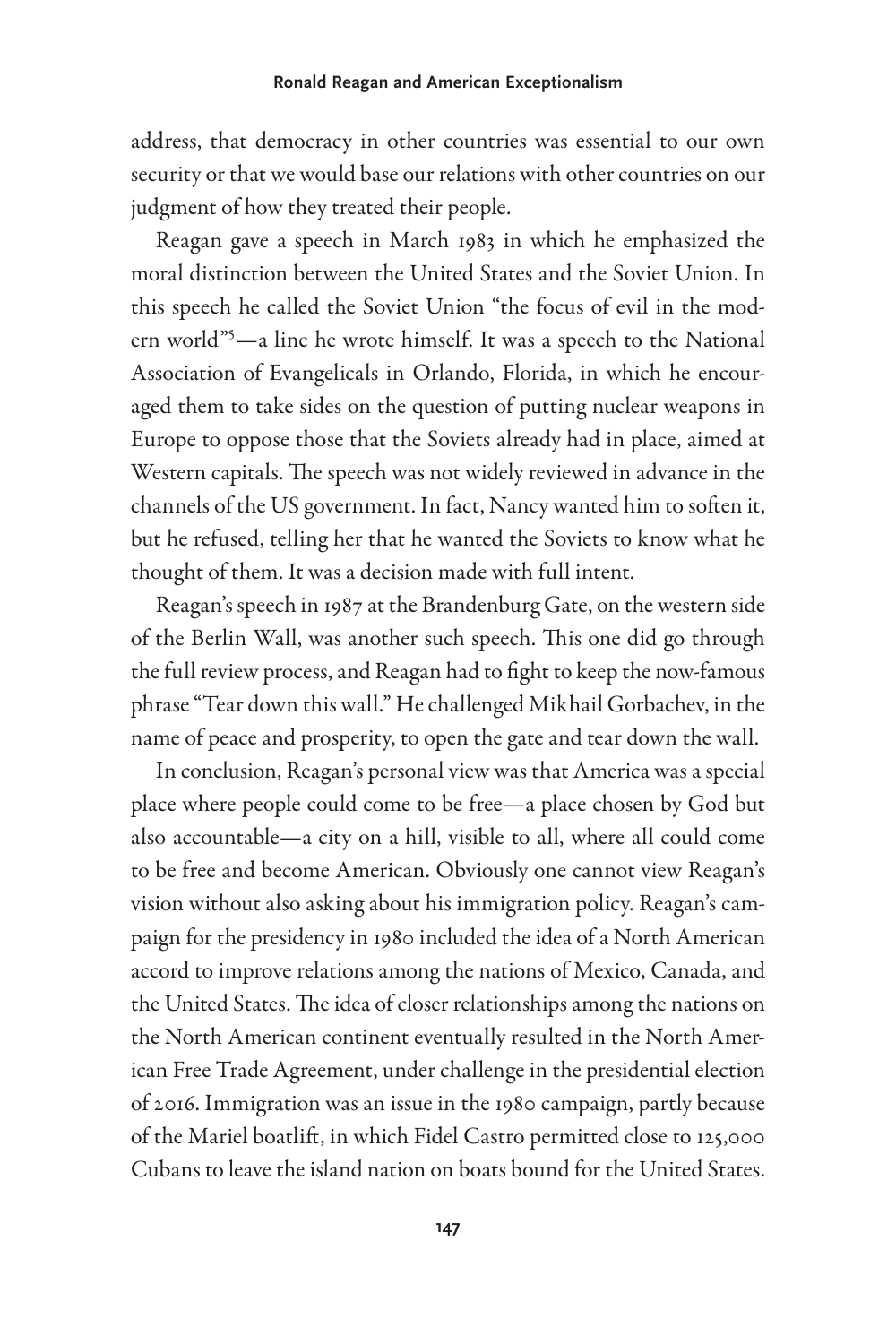## **Annelise Anderson**

Mexico at that time was a third-world country bordering a firstworld country, and the border was a long one. Many people crossed that border for temporary or permanent work, and many of these lived in the United States without having been legally admitted. The birthrate in Mexico was very high at the time. That has changed in recent years; the birthrate has fallen, and there has been little if any net migration from Mexico to the United States according to recent statistics. But it was a problem at that time, and I'd like to end by quoting a comment Reagan made in April 1980 during a debate with George H. W. Bush, his remaining opponent for the 1980 Republican presidential nomination:6

I think the time has come that the United States and our neighbors, particularly our neighbor to the south, should have a better understanding and a better relationship than we've ever had, and I think we haven't been sensitive to our size and our power. They have a problem of 40 to 50 percent unemployment. Now this cannot continue without the possibility arising with regard to that other country that we talked about, of Cuba and everything it is stirring up, of the possibility of trouble below the border, and we could have a very hostile and strange neighbor on our border.

Rather than making them or talking about putting up a fence, why don't we work out some recognition of our mutual problems, make it possible for them to come here legally with a work permit, and then, while they're working and earning here, they pay taxes here? When they want to go back, they can go back and they can cross and open the border both ways. By understanding their problems—this is the only safety valve they have right now, with that unemployment, that probably keeps the lid from blowing off down there. I think we could have a fine relationship.